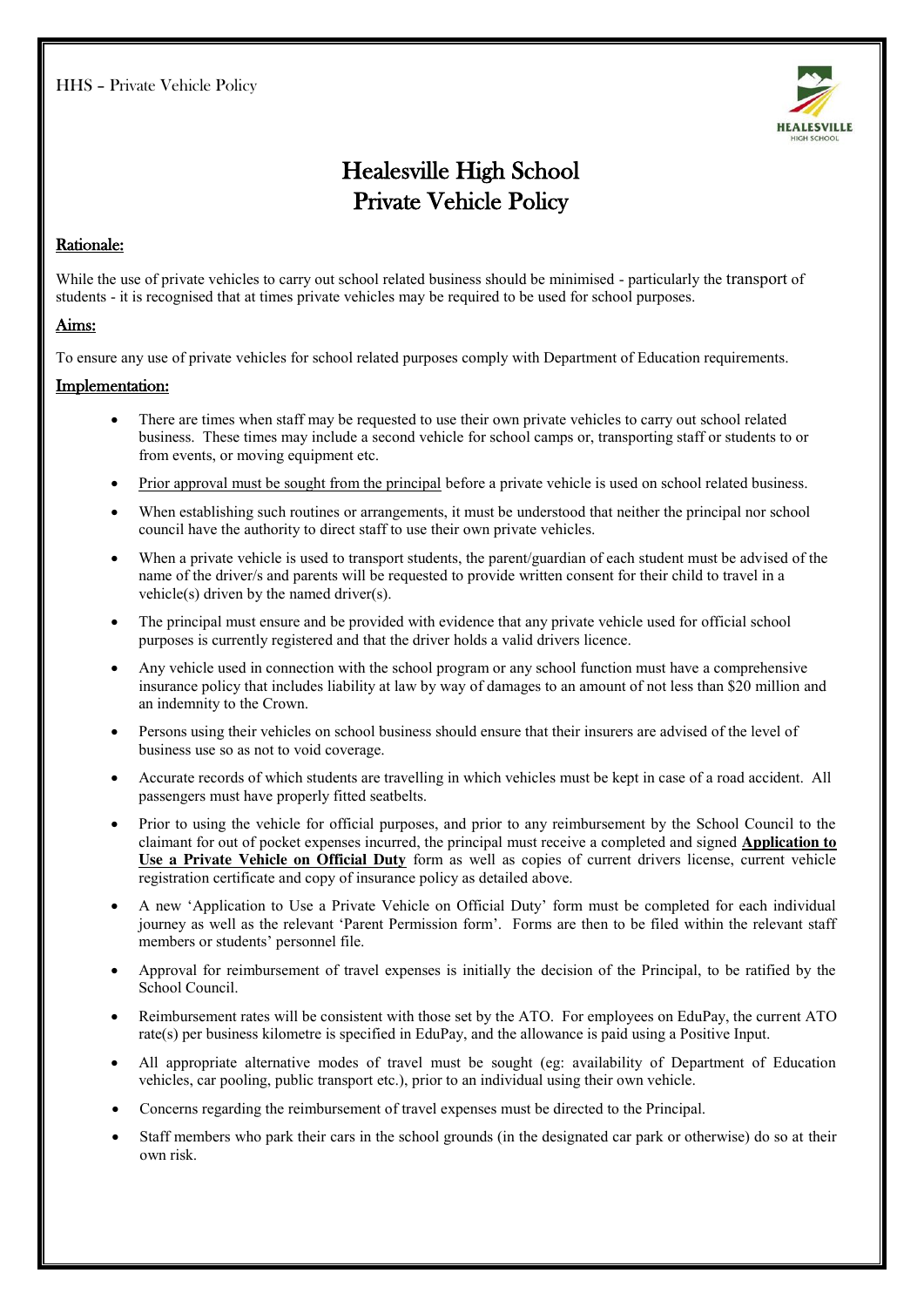# Evaluation:

| due to changes in regulations or circumstances. | This policy will be reviewed and endorsed by Healesville High School Council every 3 years or more often if necessary |
|-------------------------------------------------|-----------------------------------------------------------------------------------------------------------------------|
| <b>Acting Principal:</b>                        |                                                                                                                       |
|                                                 | Allan Rennick                                                                                                         |
| <b>School Council President:</b>                | Nicholas Petersen                                                                                                     |
| Date ratified by School Council:                |                                                                                                                       |
| To be reviewed:                                 |                                                                                                                       |
| References:                                     |                                                                                                                       |
| <b>Department Policy Requirements</b>           |                                                                                                                       |
| School Policy & Advisory Guide -                | http://www.education.vic.gov.au/management/governance/spag/safety/transporting/privatecar.htm                         |
|                                                 |                                                                                                                       |
|                                                 |                                                                                                                       |
|                                                 |                                                                                                                       |
|                                                 |                                                                                                                       |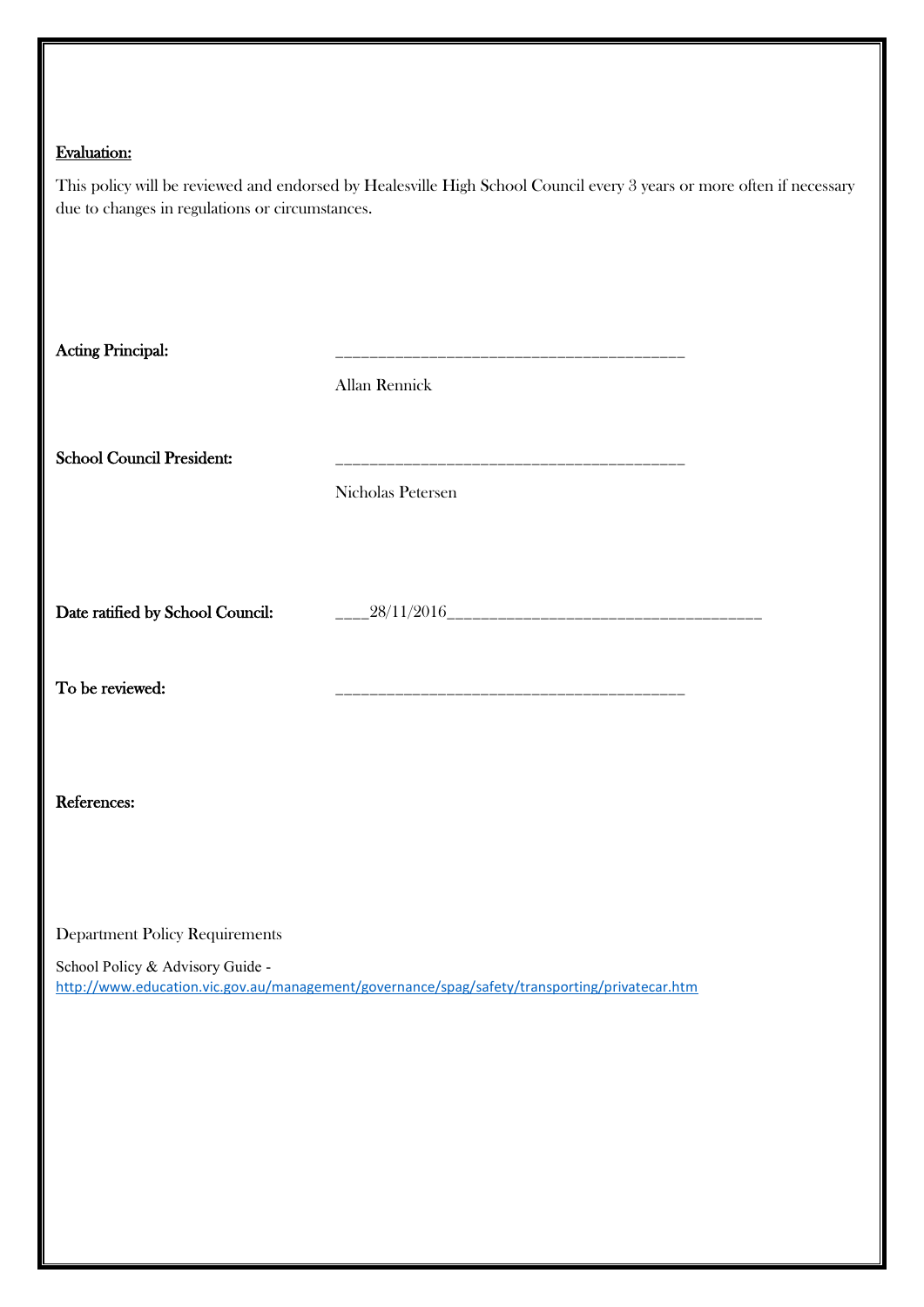

# **Human Resources**

This form is to be used to request approval to use a private vehicle on official duty. Information collected on this form is required to determine the entitlement and the personal information provided will be kept secure against unauthorised use or disclosure. It is your responsibility to ensure all details are current and up to date by submitting another form if required.

**Privacy**: The information collected on this form is for the purpose set out above and is required to process your request. Your information will not be disclosed without your consent or unless authorised or required by law. You are able to request access to the personal information that the Department holds about you and request that it be corrected by contacting your Principal/Manager. Information about contacting Human Resources is available at: <http://www.education.vic.gov.au/hrweb/Pages/contactus.aspx> Information about the Department's privacy policy is available at: [http://www.education.vic.gov.au/Pages/privacypolicy.aspx.](http://www.education.vic.gov.au/Pages/privacypolicy.aspx)

| <b>EMPLOYEE DETAILS</b>                                                                                                                                                                                                                                                                                                                                                                                                                      |  |  |                                     |                                            |                                                                |               |  |  |
|----------------------------------------------------------------------------------------------------------------------------------------------------------------------------------------------------------------------------------------------------------------------------------------------------------------------------------------------------------------------------------------------------------------------------------------------|--|--|-------------------------------------|--------------------------------------------|----------------------------------------------------------------|---------------|--|--|
| <b>Family Name</b>                                                                                                                                                                                                                                                                                                                                                                                                                           |  |  |                                     | <b>Given Name(s)</b>                       |                                                                |               |  |  |
| <b>School Name or</b><br><b>Work Location</b>                                                                                                                                                                                                                                                                                                                                                                                                |  |  | <b>Employee</b><br><b>ID Number</b> |                                            |                                                                |               |  |  |
| <b>DETAILS OF VEHICLE</b>                                                                                                                                                                                                                                                                                                                                                                                                                    |  |  |                                     |                                            |                                                                |               |  |  |
| Make                                                                                                                                                                                                                                                                                                                                                                                                                                         |  |  | <b>Model</b>                        |                                            |                                                                |               |  |  |
| <b>Registration No.</b>                                                                                                                                                                                                                                                                                                                                                                                                                      |  |  |                                     | Registration<br><b>Expiry Date</b>         |                                                                | $\frac{1}{2}$ |  |  |
| <b>DETAILS OF VEHICLE OWNER</b>                                                                                                                                                                                                                                                                                                                                                                                                              |  |  |                                     |                                            |                                                                |               |  |  |
| Name of the registered<br>owner of the vehicle:                                                                                                                                                                                                                                                                                                                                                                                              |  |  |                                     | Is the vehicle comprehensively<br>insured? |                                                                |               |  |  |
| What is your relationship<br>to the vehicle's owner?                                                                                                                                                                                                                                                                                                                                                                                         |  |  |                                     | driving the vehicle?                       | Are you as a driver covered by<br>comprehensive insurance when |               |  |  |
| <b>VEHICLE INSURANCE DETAILS</b>                                                                                                                                                                                                                                                                                                                                                                                                             |  |  |                                     |                                            |                                                                |               |  |  |
| <b>Name of Insurer</b>                                                                                                                                                                                                                                                                                                                                                                                                                       |  |  |                                     |                                            |                                                                |               |  |  |
| <b>Policy Number</b>                                                                                                                                                                                                                                                                                                                                                                                                                         |  |  |                                     | <b>Expiry Date of Policy:</b>              |                                                                | $\frac{1}{2}$ |  |  |
| Does the comprehensive insurance policy indemnify your employer as an additional insured, ensuring<br>that the State of Victoria is covered?                                                                                                                                                                                                                                                                                                 |  |  |                                     |                                            |                                                                |               |  |  |
| <b>DECLARATION BY EMPLOYEE</b>                                                                                                                                                                                                                                                                                                                                                                                                               |  |  |                                     |                                            |                                                                |               |  |  |
| I declare that as the owner of the vehicle I will maintain the registration of the vehicle and a comprehensive insurance policy<br>that includes liability at law by way of damages of not less than \$20 Million and indemnity for my employer, ensuring that the<br>State of Victoria is covered or that as the driver of the vehicle I am covered by comprehensive insurance which covers my<br>employer including the State of Victoria. |  |  |                                     |                                            |                                                                |               |  |  |
| Date: $\frac{1}{\sqrt{2}}$                                                                                                                                                                                                                                                                                                                                                                                                                   |  |  |                                     |                                            |                                                                |               |  |  |
| (electronic submission of this form constitutes acceptance of the above declaration)                                                                                                                                                                                                                                                                                                                                                         |  |  |                                     |                                            |                                                                |               |  |  |
| <b>APPROVAL</b>                                                                                                                                                                                                                                                                                                                                                                                                                              |  |  |                                     |                                            |                                                                |               |  |  |
|                                                                                                                                                                                                                                                                                                                                                                                                                                              |  |  |                                     |                                            |                                                                |               |  |  |
| Date: $\frac{1}{\sqrt{1-\frac{1}{2}}}$                                                                                                                                                                                                                                                                                                                                                                                                       |  |  |                                     |                                            |                                                                |               |  |  |
| (Principal or Manager's Signature)                                                                                                                                                                                                                                                                                                                                                                                                           |  |  |                                     |                                            |                                                                |               |  |  |

**The completed form should be kept on the employee's personnel file**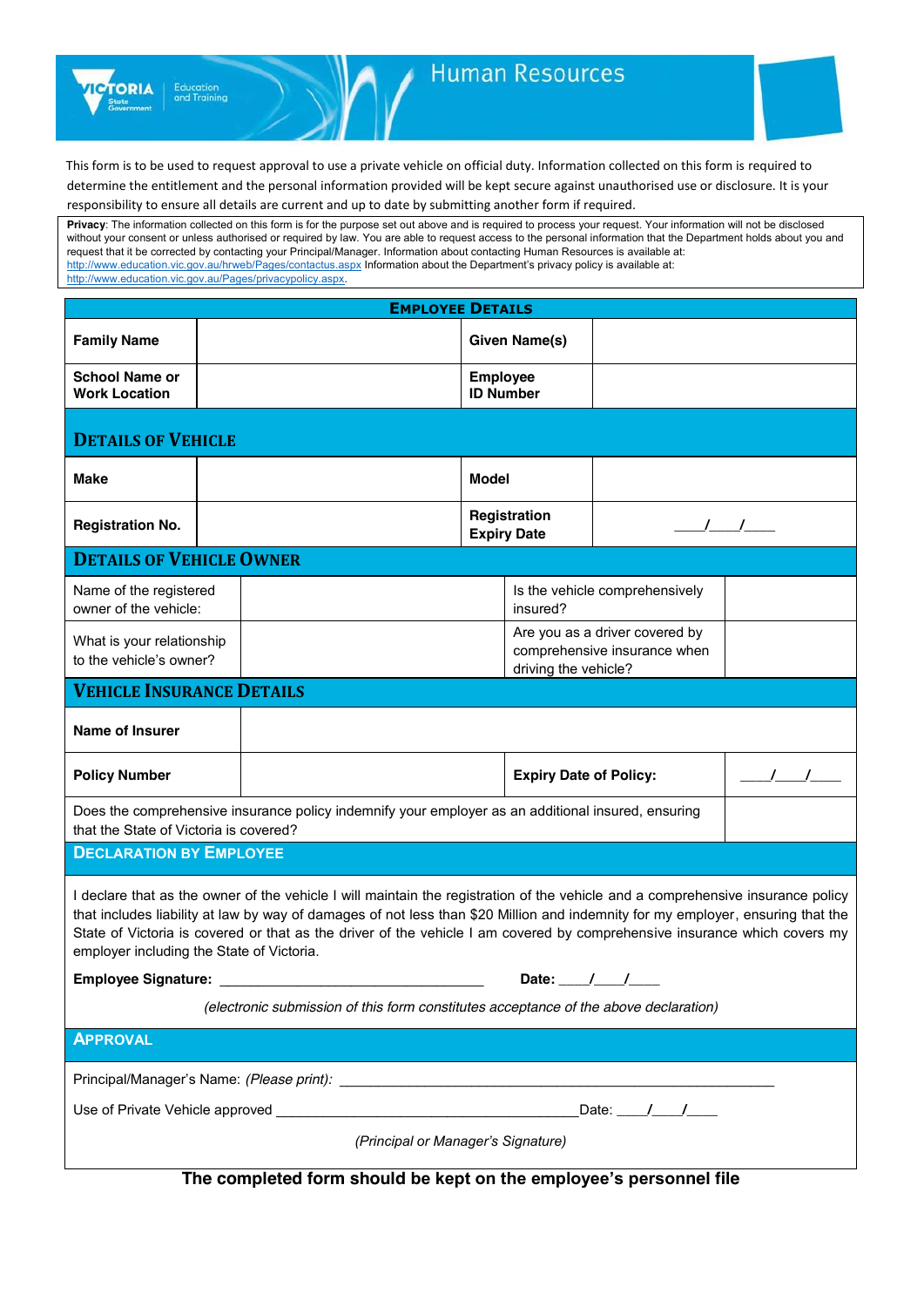

## **PARENT PERMISSION FORM FOR TRAVEL IN A PRIVATE VEHICLE**

**Student's Full Name:** \_\_\_\_\_\_\_\_\_\_\_\_\_\_\_\_\_\_\_\_\_\_\_\_\_\_\_\_\_\_\_\_\_\_\_

I,…………………………………………………….. parent/guardian of the student listed above, do hereby permit my child to travel in a private vehicle driven by the fully licensed staff member or parent, as stated below;

| <b>PURPOSE OF TRAVEL:</b>                                                                                                                                                                                                                                                                                                                                  |
|------------------------------------------------------------------------------------------------------------------------------------------------------------------------------------------------------------------------------------------------------------------------------------------------------------------------------------------------------------|
|                                                                                                                                                                                                                                                                                                                                                            |
|                                                                                                                                                                                                                                                                                                                                                            |
|                                                                                                                                                                                                                                                                                                                                                            |
|                                                                                                                                                                                                                                                                                                                                                            |
|                                                                                                                                                                                                                                                                                                                                                            |
|                                                                                                                                                                                                                                                                                                                                                            |
|                                                                                                                                                                                                                                                                                                                                                            |
|                                                                                                                                                                                                                                                                                                                                                            |
| <b>DECLARATION BY THE PRINCIPAL</b>                                                                                                                                                                                                                                                                                                                        |
| I declare that the owner of the vehicle listed above has completed the official 'Application to use a Private Vehicle on Official<br>Duty' form which outlines their nominated vehicle's registration and their current comprehensive insurance policy details. All<br>relevant documents have been sighted by me, including their valid drivers' licence. |
| <b>APPROVAL</b>                                                                                                                                                                                                                                                                                                                                            |
|                                                                                                                                                                                                                                                                                                                                                            |
|                                                                                                                                                                                                                                                                                                                                                            |
|                                                                                                                                                                                                                                                                                                                                                            |

Use of Private Vehicle approved \_\_\_\_\_\_\_\_\_\_\_\_\_\_\_\_\_\_\_\_\_\_\_\_\_\_\_\_\_\_\_\_\_\_\_\_\_\_\_\_\_\_\_\_\_\_Date: **\_\_\_\_/\_\_\_\_/\_\_\_\_**

*(Principal or Manager's Signature)*

**The completed form should be kept on the student's file**